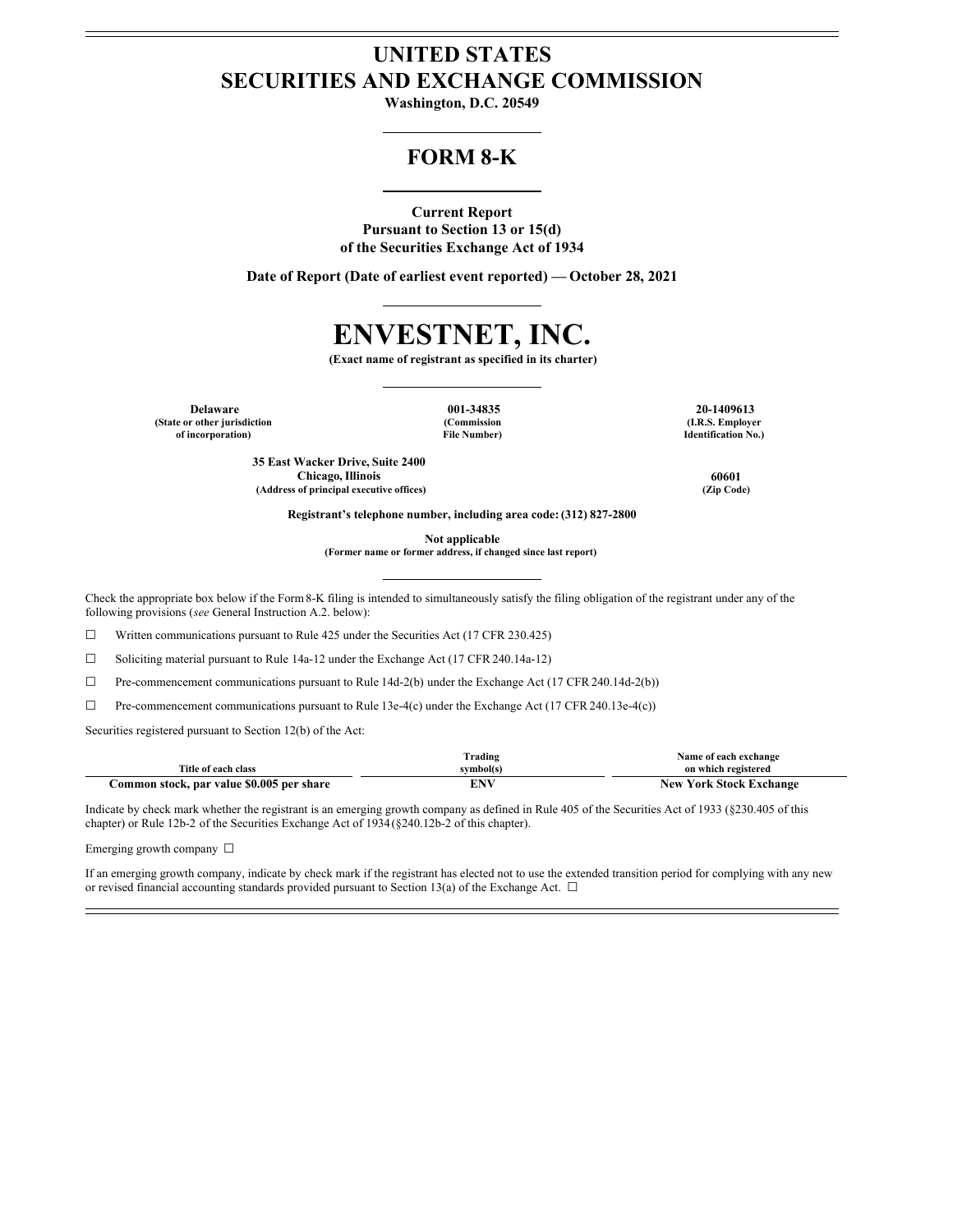#### Item 5.02 Departure of Directors or Certain Officers; Election of Directors; Appointment of Certain Officers; Compensatory **Arrangements of Certain Officers.**

Anil Arora, a director of Envestnet, Inc.("Envestnet") resigned from the Board effective as of October 28, 2021. Mr. Arora's resignation is not related to any disagreement with Envestnet or with Envestnet's operations, policies, or practices.

## **Item 9.01 Financial Statements and Exhibits.**

(d) Exhibits.

#### 99.1 Press release, dated [October](#page-3-0) 29, 2021

104.1 Cover Page Interactive Data File - the cover page XBRL tags are embedded within the Inline XBRL document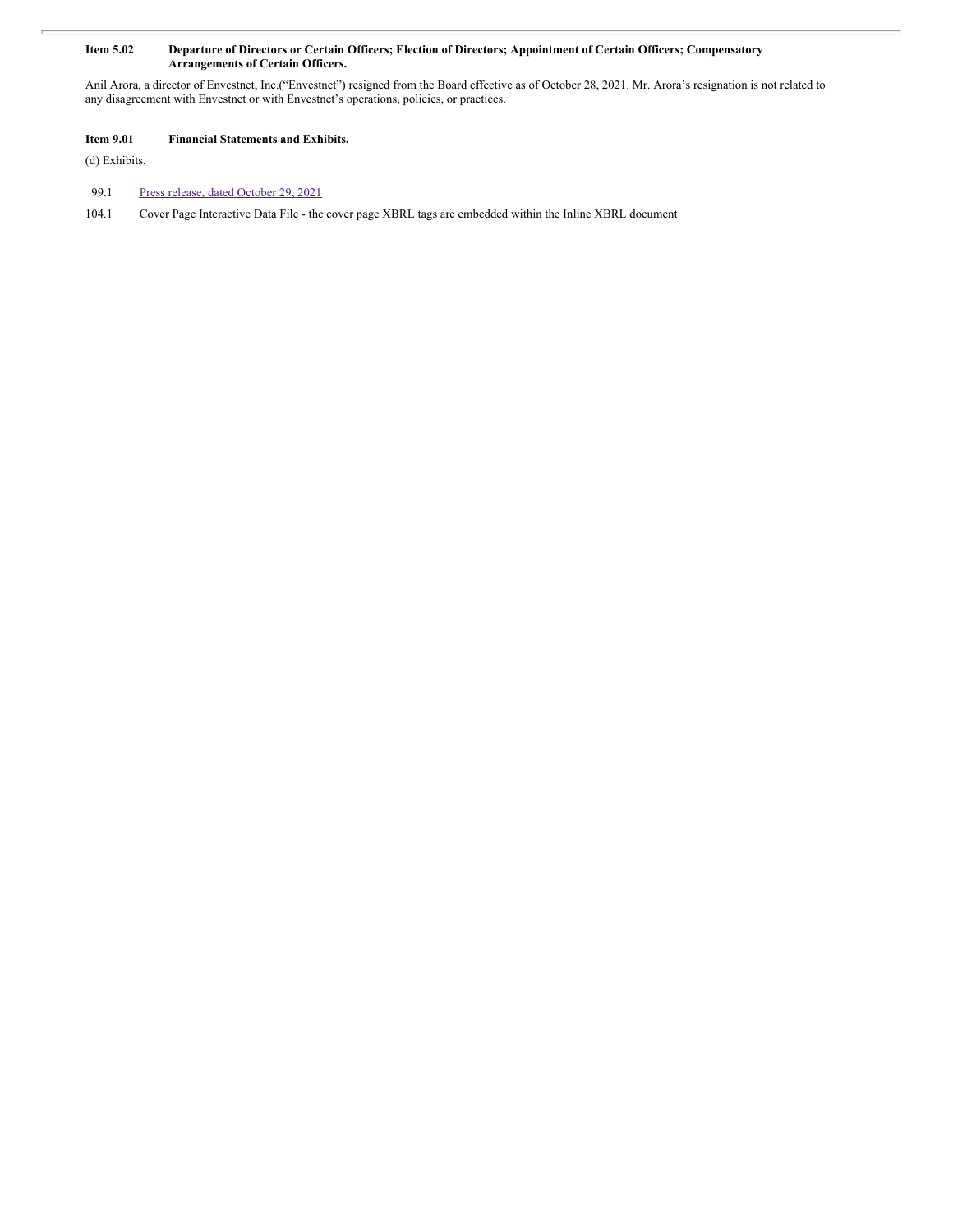## **SIGNATURES**

Pursuant to the requirements of the Securities Exchange Act of 1934, the Registrant has duly caused this report to be signed on its behalf by the undersigned hereunto duly authorized.

## **ENVESTNET, INC.**

By: /s/ Peter D'Arrigo

Name: Peter D'Arrigo Title: Chief Financial Officer

Date: October 29, 2021